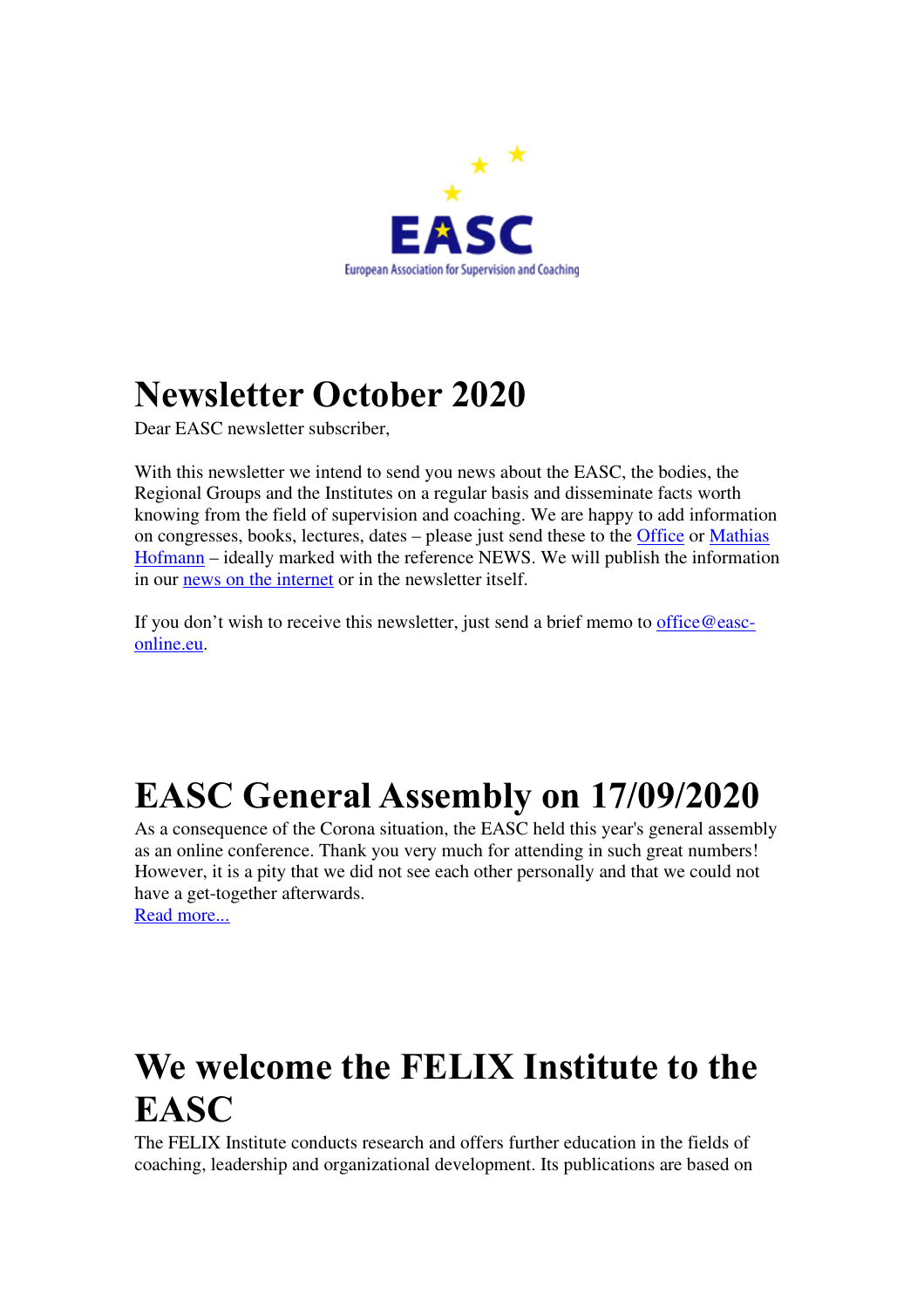practice research and theory development. Read more...

# **Another new institute: Kempten University of Applied Sciences**

At the institutes meeting in September, Prof. Dr. Markus Jüster presented the Kempten University of Applied Sciences with its Master's programme "Consulting, Organisational Development and Coaching (BOC) with specialisation in Supervision and Training". Read more...

**Cooperation agreement with the IUBH Erfurt** 

Prof. Dr. Karin Halbritter from the IUBH Erfurt presented her university with the master's programme "MA Coaching and Supervision" at the institutes' meeting. HG Simon from the EASC is involved as a consultant in concept development... Read more...

# **New training course in organisational development/ organisational consulting**

From the meeting of the institutes in September, a working group was formed with the aim of establishing the occupational profile of organisational development/organisation consulting within the structure of the EASC. Read more...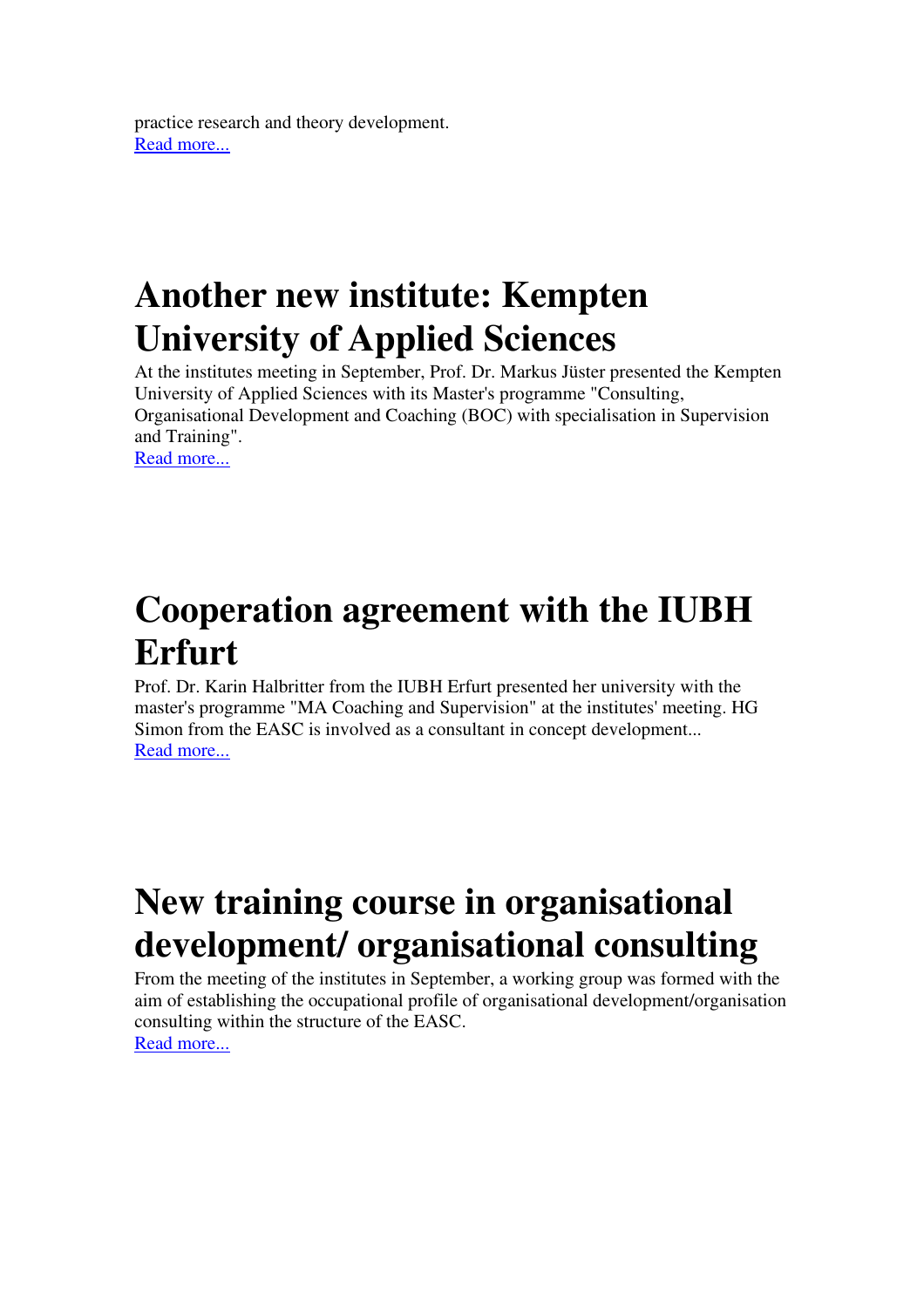# **It's EASC Time**

It has become a good tradition to meet with EASC colleagues every 3<sup>rd</sup> Wednesday of the month at 07.00 pm for a ZOOM conference. It is great to see and talk to each other so often and to focus on one topic each time and discuss it intensively. Read more...

# **From the institutes**

News from the institutes **4progress**, **Remedium Praha**, **INITA Hannover**, **Institut für Entwicklungsberatung Bechtsrieth**, **Coaching Institut Berlin** and **Würzburger Business Coach Akademie** Read more...

#### **From the regional groups**

News from the regional groups **Ostwestfalen-Lippe** and **Franken-Oberpfalz** Read more...

> **European Association for Supervision and Coaching e.V.** Waldstraße 32 10551 Berlin

Telefon: +49 30 398 475 55 Telefax: +49 30 398 475 55

E-Mail: office@easc-online.eu Newsletter abbestellen